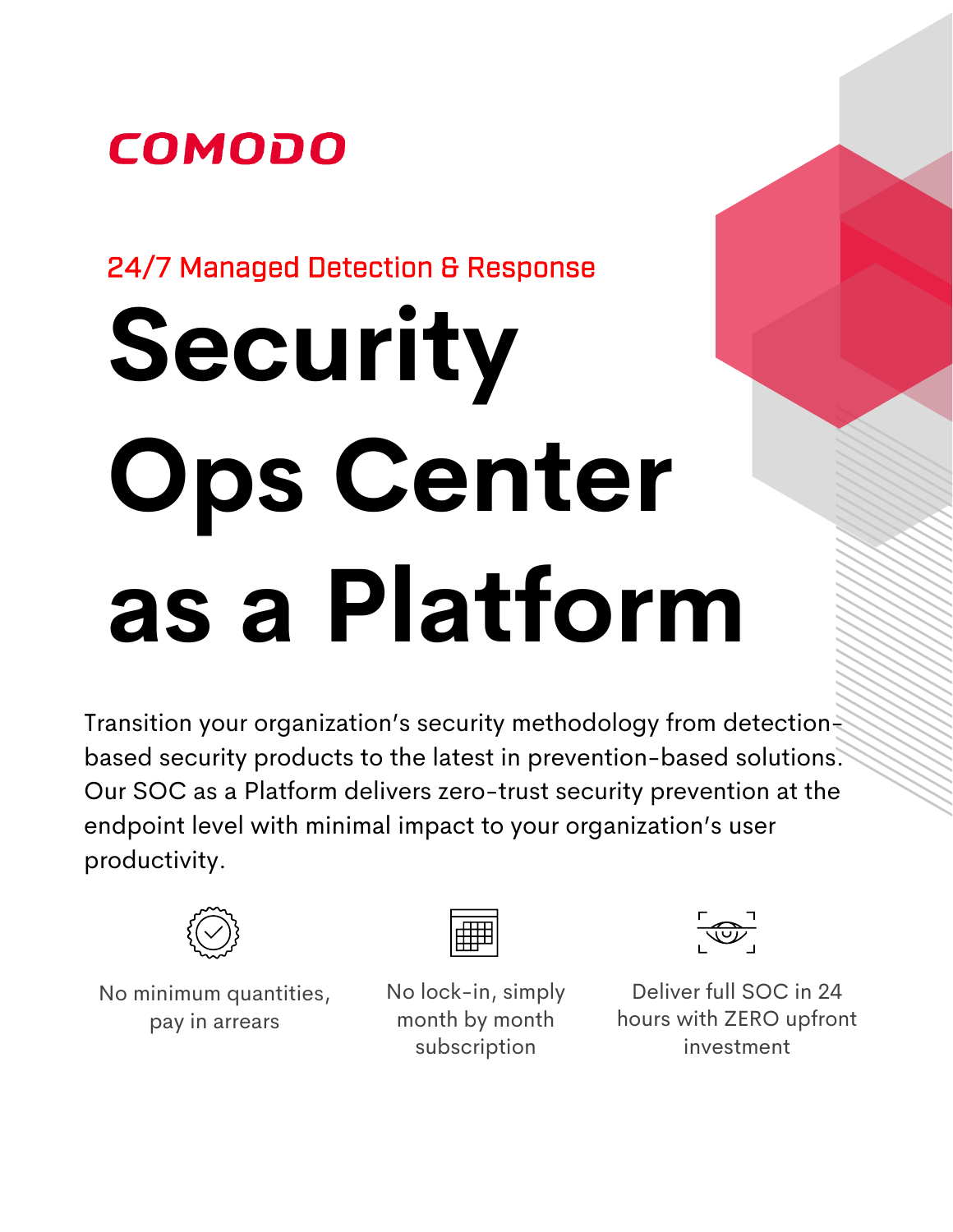## **COMODO**

## Security Operations Center as a Platform: 24/7 Managed Detection, Response and Remediation [Code Name // SOCaaP]

The world's first SOC-as-a-Platform that combines people, process, and technology to deliver a completely outsourced SOC with remediation at the endpoint for less than most EDR and MDR products. Comodo SOCaaP is fully managed by our industry certified security experts around the clock. Whose collective goal is to reduce attacker dwell time from hours, days, weeks or even months to just seconds and stop attacks against protected endpoints. The service is a fully managed defense-in-depth for the prescribed features. Event processing/remediation of external threat intelligence is included. This provides the client with visibility to threats that are within their own horizon (the IOCs) and for those threats that exist in the external horizon (the external threat). **This package includes detect, protect and remediation.**

These services involve the security analysts in a series of features to perform a deeper analysis of the detected events and when required to working with the client to remediate the detected events or incidents. This is licensed as the number of workstations being managed by the Comodo SOC team includes expanded Global SOC services to detect and resolve the IOCs within the endpoints.





Tel: +1 (888) 551-1531 Tel: +1 (973) 859-4000

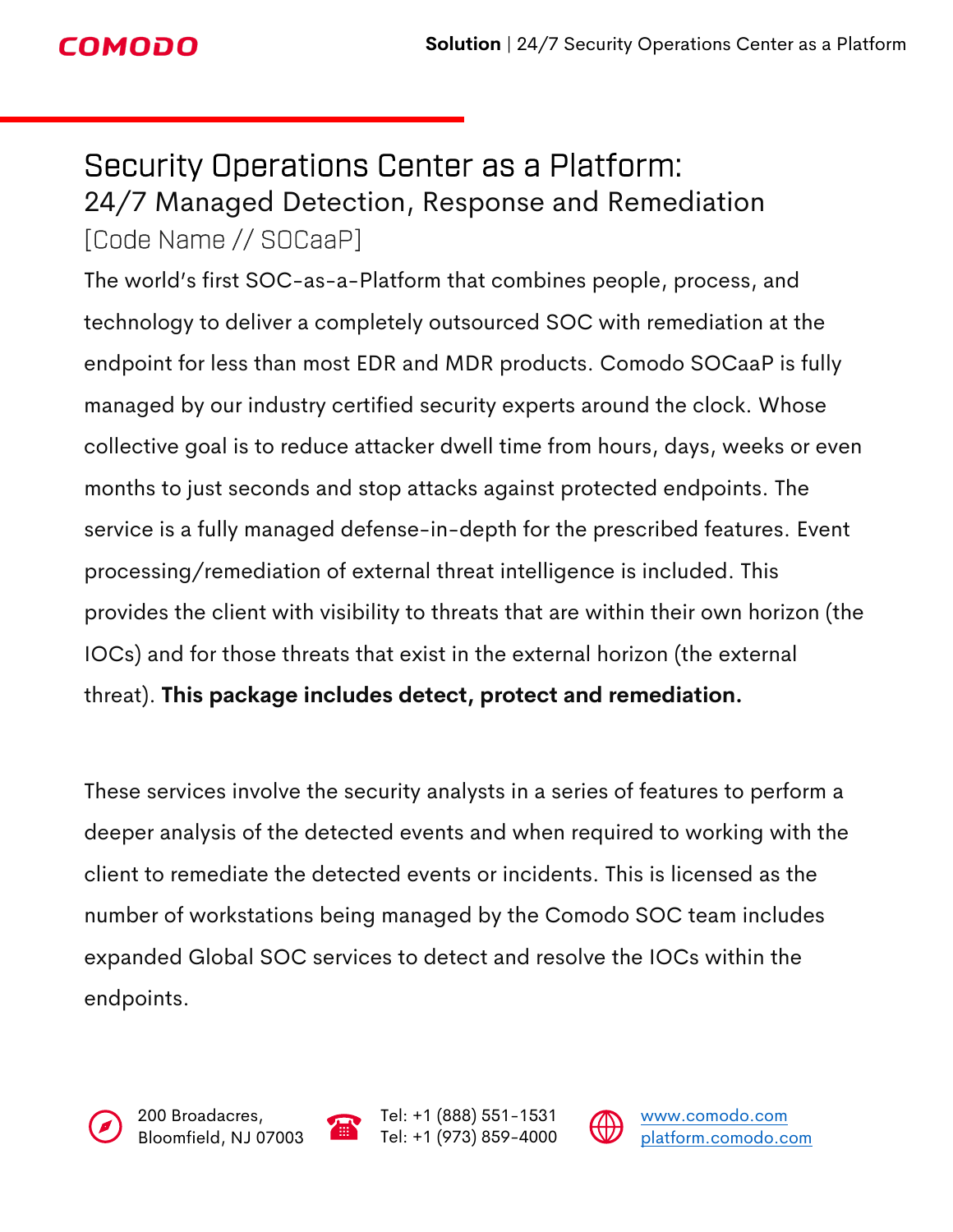

**Pre-Emptive Containment Management** - Patented containment technology to pre-emptively stop threats with surgical precision by denying malicious activity while still allowing systems to operate. Unknown files are executed in containers and by no means hold a threat because their access is limited until they are given a good verdict.

**Application Profiling (AI Support)** - Based on normalization techniques and time series models, SOCaaP provides user-application related baselining which allows our SOC analysts to detect anomalous process behaviour likely to be caused by attacks such as memory exploits and file-less attacks. This covers one of the major modern-day attack types in which trusted applications legitimately serve for adversaries and yet not get caught by legacy AV solutions. Security Policy Management - SOCaaP comes with the Comodo recommended Security Policy, which is customizable to meet your individual needs. Our engineering team is available to work with you to tailor the policy around your requirements. The recommended policy covers behaviour-based alerts, which notify you about activities such as file-less attacks, advanced persistent threats (APTs), and privilege escalation attempts.

**Proactive Threat Hunting** (APTs, Lateral Movements, Suspicious Behaviors, ...) - SOCaaP provides security analysts with a suite of powerful tools to provide earlier detection, reduce dwell time, and improve defenses for future attacks.





Tel: +1 (888) 551-1531 Tel: +1 (973) 859-4000

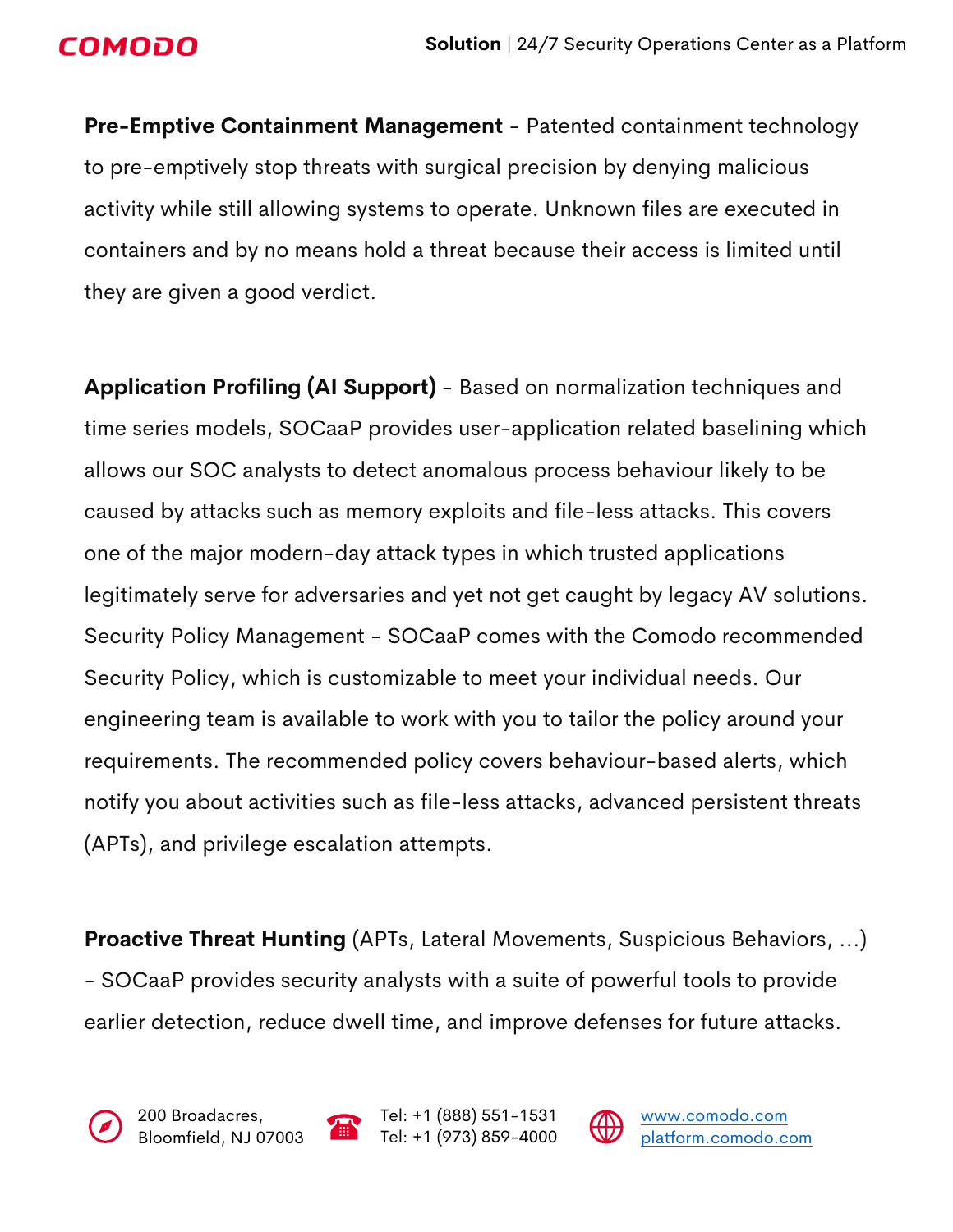### **COMODO**

**Detect APT** - The top benefits organizations derive from threat hunting include improved detection of advanced threats, followed closely by reduced investigation time, and saved time not having to manually correlate events.

**Process Analysis Examination** - SOCaaP excels at providing analysts actionable knowledge over the process hierarchies. Process hierarchies are given in tree structure and timeline view both providing all process-related events at a sequence and context. Endpoint MDR also provides details about any hash seen in the environment, including execution history, download summary, creation summary, execution trend, and basic attributes of the hash. File trajectory is also provided to show the hash's incidents as well as the alerts created by the hash and Valkyrie verdict.

**Threat Validation from analysts** - SOCaaP solves the alert fatigue problem, which is as dangerous as the attack itself, with its auto investigation and analyst threat validations. Our SOC experts perform well-defined alert triaging which leaves no room for unvalidated threats.

**Eliminate False Positives** - Act on all alerts on the endpoints, analyze and evaluate the alerts to eliminate false positives. So that MDR only escalates actionable incidents.







Tel: +1 (888) 551-1531 Tel: +1 (973) 859-4000

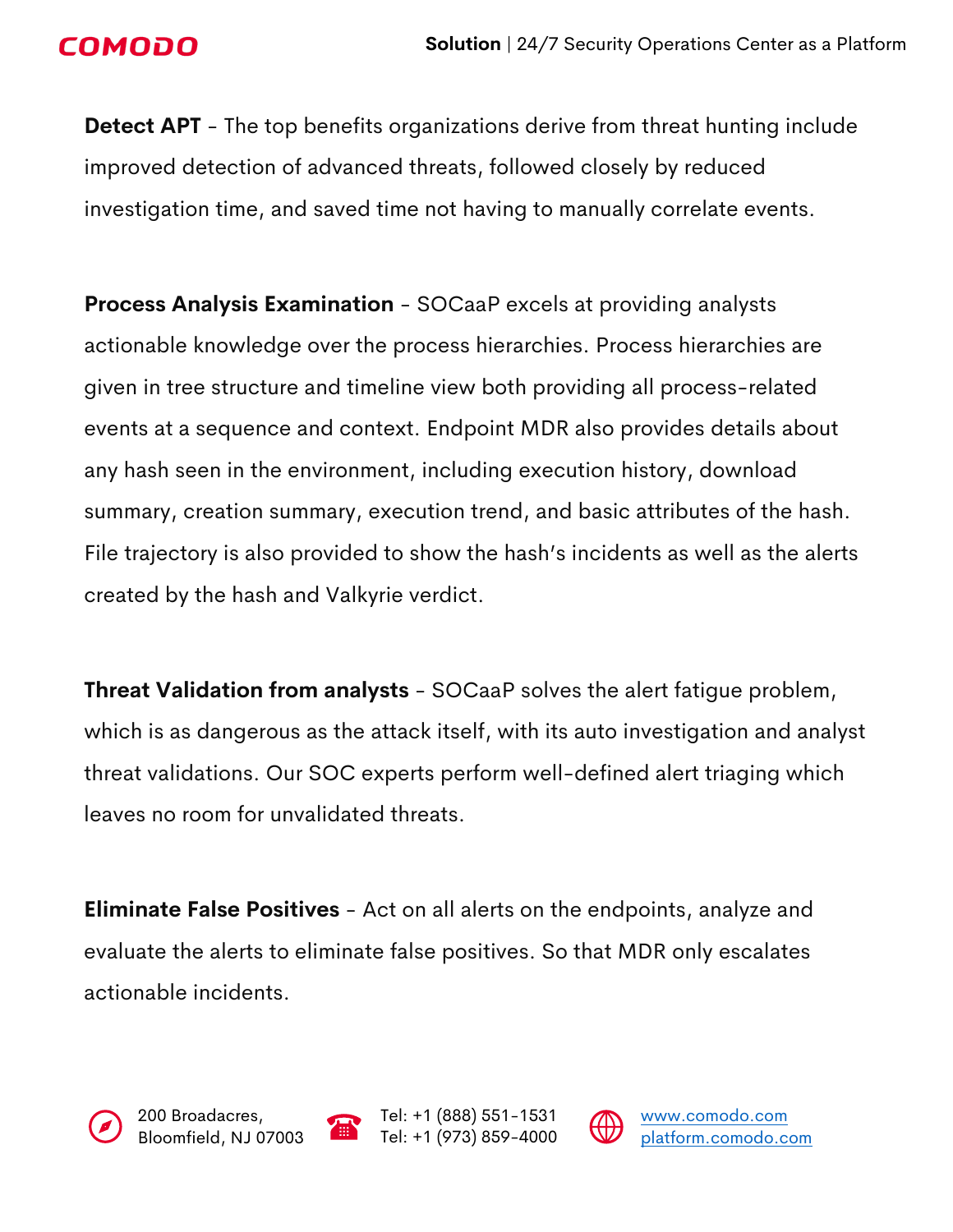### **COMODO**

**Integrated File Analysis** (Cloud Sandbox) - Valkyrie, Comodo's advanced cloud sandboxing, and file-verdicting system, continuously checks files and processes executed in your environment and automatically uploads unknown files for static and dynamic analysis.

**Host-Based Intrusion Detection** - Endpoint MDR comes with Host Based Intrusion Detection capability that represents a preemptive approach and utilizes advanced techniques to detect and block attempts to breach an endpoint. HIDS incorporates signature, behavioural analysis and stateful inspection detection techniques. Additionally, Endpoint MDR provides file integrity checking, log monitoring, and rootkit detection capabilities.

## 24/7 Managed Network Detection and Response

Comprehensive 24/7 response of discovered network-based attacks

This will extend SOCaaP offering by monitoring additional logs from customer's network like firewall, Switch, UTM etc. whenever needed. The same service levels will be applied as other packages. It is being licensed as the number of network equipment where only up to 4GB of log per month is included.

Includes: Secure Policy Management, Proactive Threat Hunting (APTs, Lateral Movements, Suspicious Behaviors and more), Process Analysis Examination,





Tel: +1 (888) 551-1531 Tel: +1 (973) 859-4000

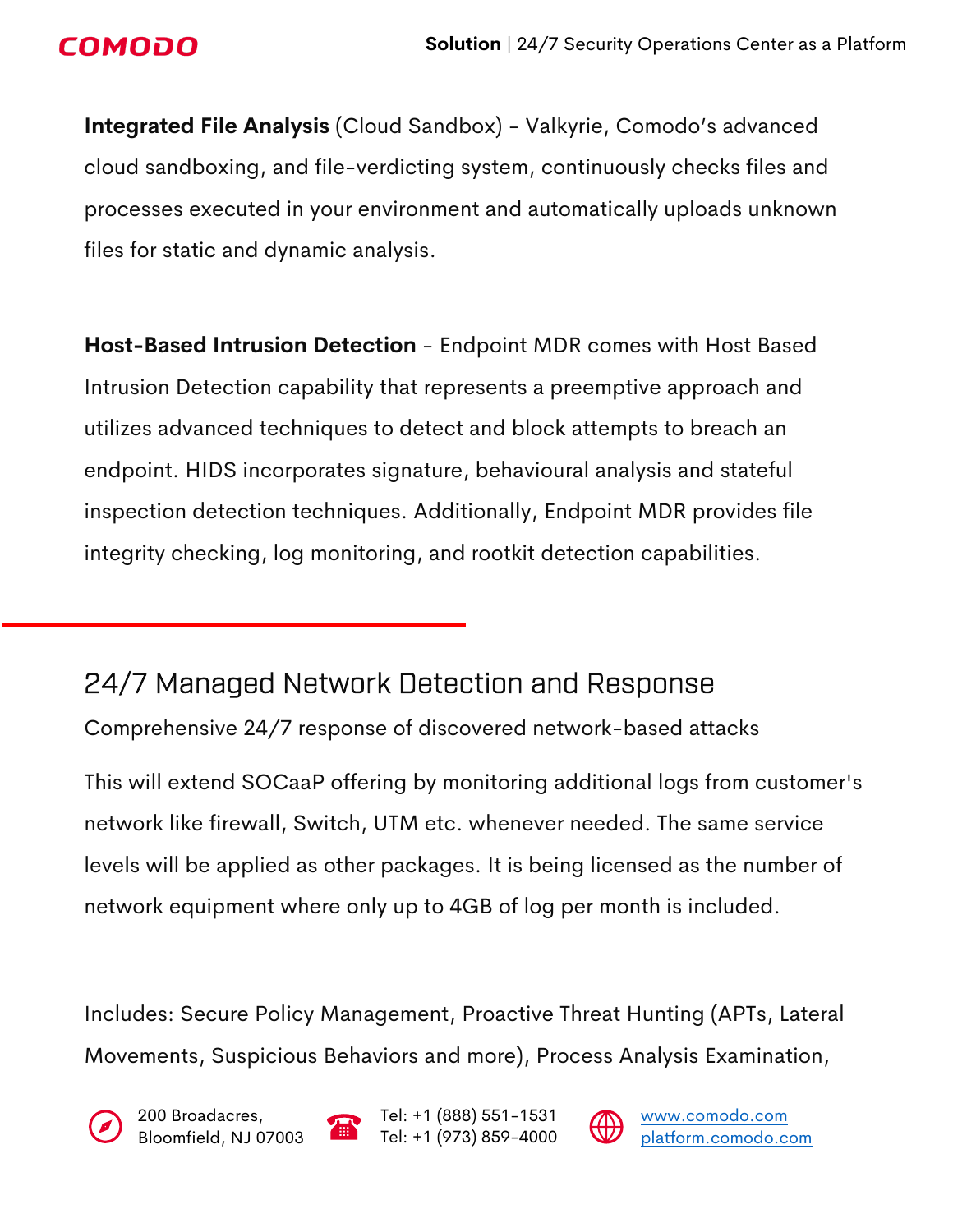

Threat Validation from analysis, eliminates false positives, integrated file analysis (Cloud Sandbox), host-based intrusion detection, early warning for emerging threats, Intrusion triage, breach (case) management, Incident analysis, combine network, endpoint, cloud and web platforms (situational awareness) for maximum effectiveness. It is deployed as a simple VM and licensed by the number of endpoints.

24/7 Managed IDS, DPI Network Detection and Response Comodo Managed Network Detection and Response, including Intrusion Detection and Deep Packet Inspection.

This is our most comprehensive and extensive network protection solution. This service is an extension of the Global SOC services and enables to include Comodo's own Network Sensor where it does Network-Based Detection and Response for customers. The sensor runs as a probe on the customer network, sniffing network traffic, decoding more than 40 protocols including L7 and extracting meta-data information out of it. It also includes an on-prem log collector and vulnerability scanner as well. SOCaaP with IDS and DPI Network Detection and Response includes the managed network detection platform plus network intrusion detection which combines signature and heuristics-based IDSs and provides a strong mechanism that allows our SOC teams to do





Tel: +1 (888) 551-1531 Tel: +1 (973) 859-4000

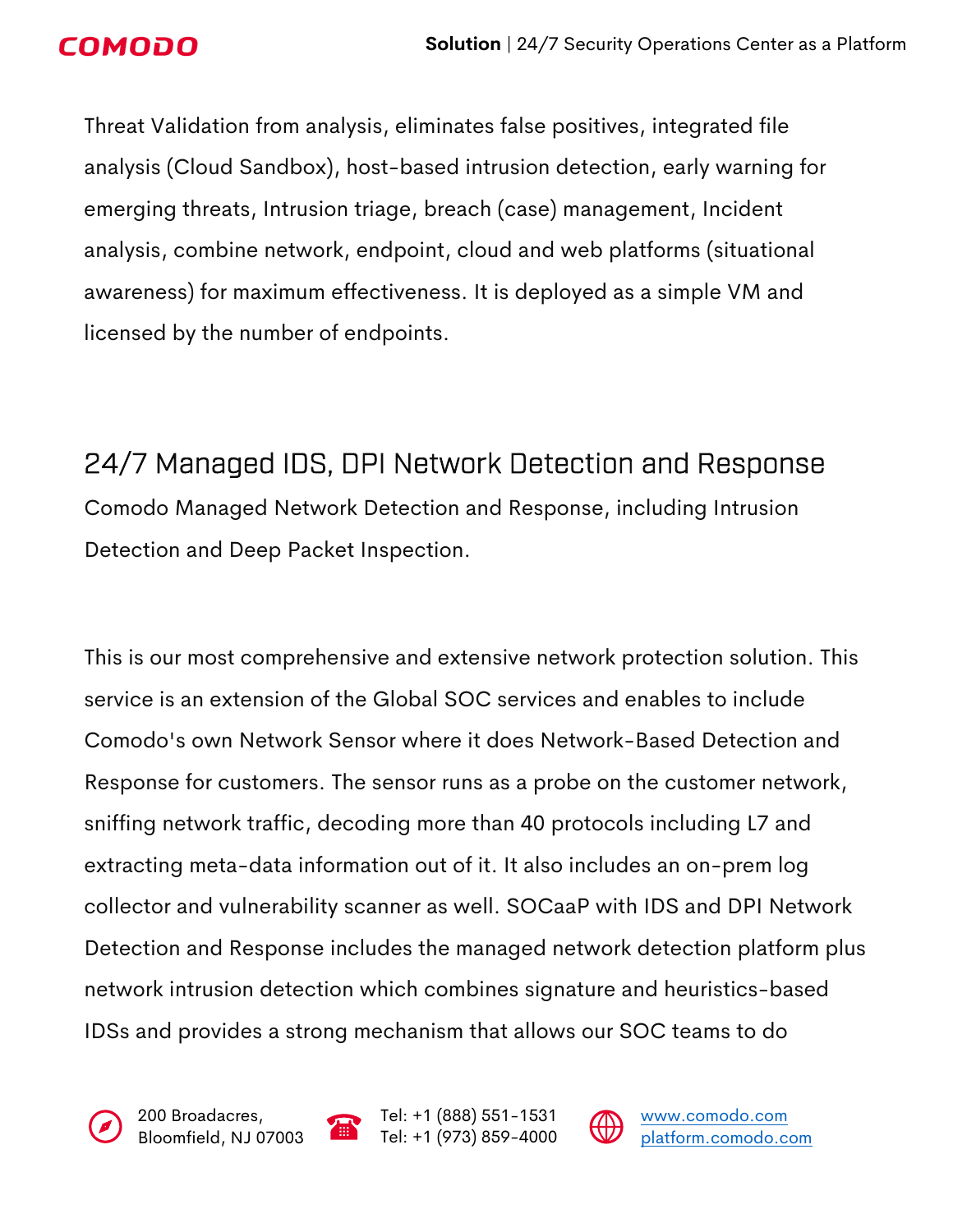comprehensive network analysis and security monitoring, daily signatures discovering and incidents detection rules management, Insider threat analysis, threat intelligence integration, full packet capture, protocol analyzers for 40+ different protocols such as TCP, UDP, DNS, DHCP, HTTP, HTTPS, NTLM, etc. with full decoding capability. It is deployed as a simple VM and licensed by the number of endpoints.

Advanced Endpoint Protection: Auto Containment technology stops undetectable hacks [Code Name // AEP]

Comodo's Industry unique **Auto Containment technology stops undetectable malware, hackers, ransomware** and supply chain breaches before damage can be done. To create any damage, hackers must write to the disk, COM Interface, or the Registry. All unknown malicious files trying to perform writes are instantly opened in a secure virtual container and an allow or deny verdict is returned within 45 seconds, 95% of the time.

Additionally, only Comodo delivers a trusted verdict for 100% of the files already in your network to prevent hidden or embedded malware or hacker code from launching from files already on your endpoints and creating damage.

AEP includes Comodo Auto Containment, Antivirus, Fileless Malware



200 Broadacres, Bloomfield, NJ 07003



Tel: +1 (888) 551-1531 Tel: +1 (973) 859-4000